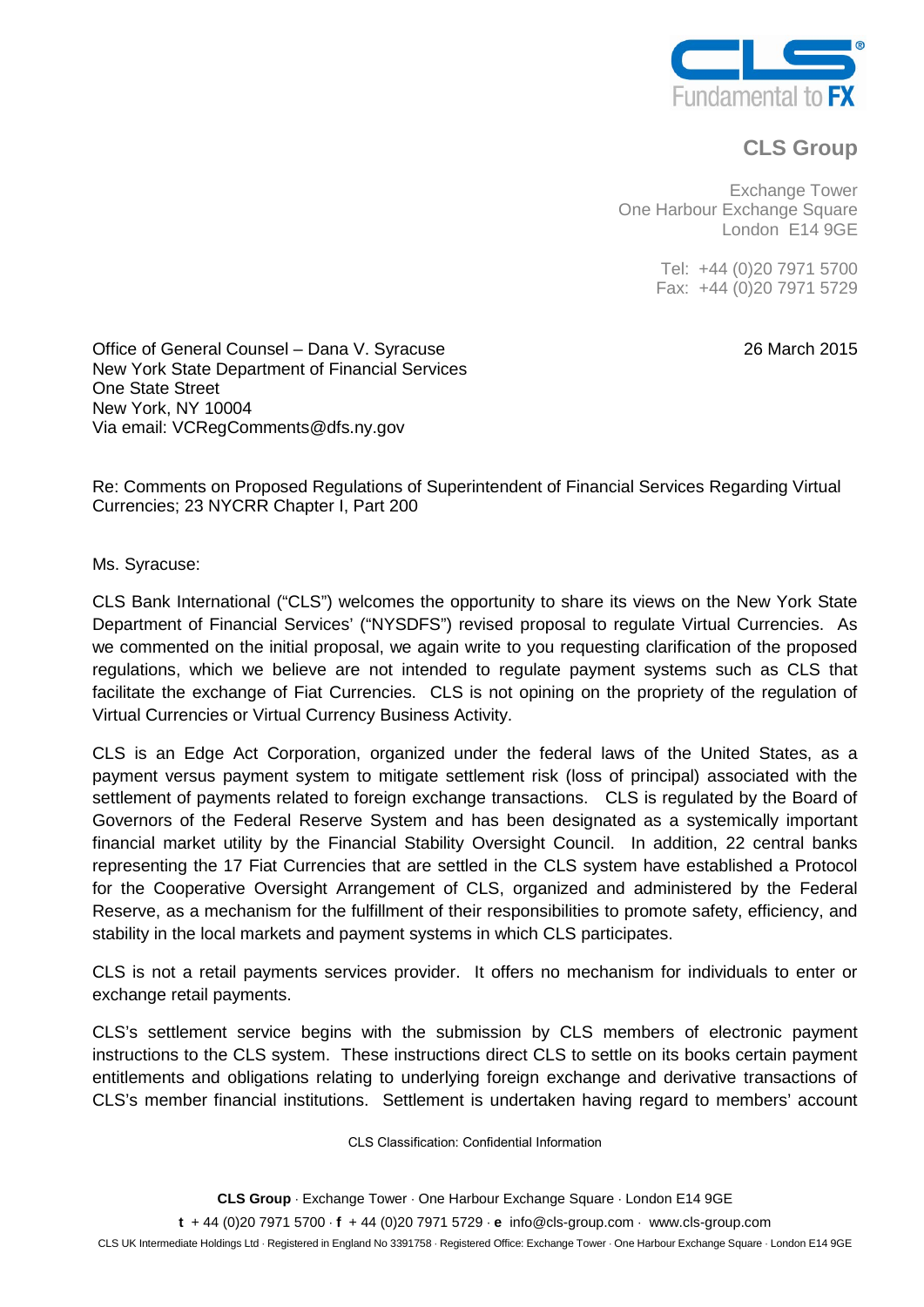

balances, representing amounts paid to CLS's central bank accounts in the real-time gross settlement systems of the 17 Fiat Currencies.

The intention of the proposed regulations is to regulate Virtual Currencies, rather than Fiat Currencies. However, most transactions in and records of Fiat Currencies are executed and/or recorded electronically, including payment instructions and records of account in payment systems. Given the broad definition of a Virtual Currency, in particular the reference to "any type of digital unit that is used as a medium of exchange or a form of digitally stored value" and noting the absence of a definition of "digital unit," CLS considers it a risk that the terms Virtual Currency (and consequently, Virtual Currency Business Activity) could be construed so as to refer to such electronic instructions and records in relation to Fiat Currencies, thereby applying the regulations to a broad array of electronic financial transactions that are effected in regulated payment systems. While the definition of "Virtual Currency" no longer includes digital units that are merely "incorporated into payment system technology," CLS believes that the definition of Virtual Currency should be further amended, either by rephrasing the definition or by including further exceptions in addition to those relating to online gaming, rewards programs, and gift cards, to ensure that the exchange of Fiat Currencies through electronic means is not captured in the final regulations.

CLS does not believe that the proposed regulations were drafted with the intent of including the electronic payment instructions CLS receives from its members or the records of their account balances within the definition of a Virtual Currency, nor does CLS believe that the CLS system was intended to be included within the definition of Virtual Currency Business Activity. Accordingly, should the NYSDFS elect to clarify the potential ambiguity through specific exceptions, CLS proposes that an exception be provided within the proposed regulations to clarify that CLS's payment instructions and records are not a Virtual Currency, thus removing the CLS system from regulation under the NYSDFS proposal. The suggested changes are provided as Appendix A to this letter.

Please do not hesitate to contact CLS if you have any questions regarding this submission. We would be happy to speak with the New York Department of Financial Services regarding the revised rules or to clarify any issues raised in this submission.

Sincerely,

Alan Marquard Group General Counsel CLS Group

Cc: Dino Kos, Executive Vice President, Head of Global Regulatory Affairs Craig Rubin, Director, CLS Legal Irene Fishman, Associate Director, CLS Regulatory Affairs